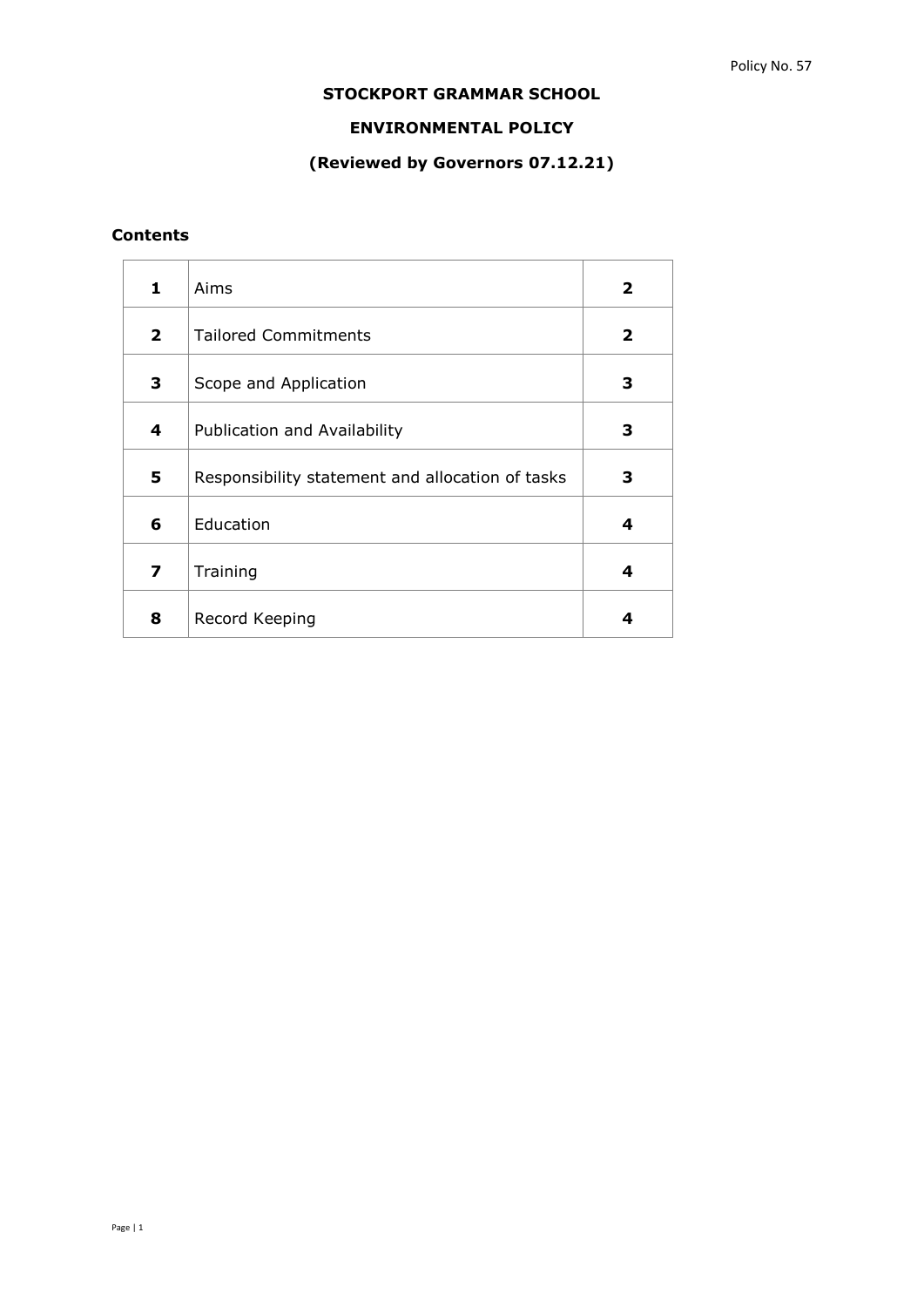#### **STOCKPORT GRAMMAR SCHOOL**

#### **ENVIRONMENTAL POLICY**

#### **1 Aims**

- 1.1 This is the environmental policy of Stockport Grammar School.
- 1.2 At Stockport Grammar, we acknowledge that we have an impact on the environment. Our significant impacts are associated with energy use, travel and the generation of waste.
- 1.3 The aim of this policy is to ensure that environmental considerations are at the heart of our decision making processes through the implementation of an effective environmental strategy which:
	- 1.3.1 protects the whole School community from illegal, inappropriate and harmful environmental actions;
	- 1.3.2 educates the whole School community about their impact on the environment; and
	- 1.3.3 establishes effective mechanisms over time to identify, intervene and improve our impact on the environment where appropriate.
- 1.4 Stockport grammar is committed to reducing our environmental impact and to seek to ensure that our actions enable the protection of the environment and the prevention of pollution. We will ensure that we meet all legal and contractual requirements as a minimum and look to better our actions through continual research into best practice from our sector and peers.

#### **2 Tailored Commitments**

| $\mathbf{1}$   | Identify our carbon footprint and put in place actions to reduce it.                                                                                                            |
|----------------|---------------------------------------------------------------------------------------------------------------------------------------------------------------------------------|
| $\overline{2}$ | We will reduce the use of electricity by converting all lighting to LED and moving<br>to PIR sensors where possible. We will also reduce non-essential electronic<br>equipment. |
| 3              | We will reduce the use of gas for heating by upgrading inefficient systems and<br>better monitoring of thermostatic controllers.                                                |
| 4              | We will purchase green energy from our suppliers (as contracts come up for<br>renewal).                                                                                         |
| 5              | We will increase recycling facilities and ensure that waste is correctly separated,<br>stored and disposed of.                                                                  |
| 6              | We will encourage that we procure more products which have verifiable<br>environmental credentials.                                                                             |
| $\overline{7}$ | We will seek to educate ourselves (staff and children) in ways in which we as a<br>community can make further positive impacts on our environment.                              |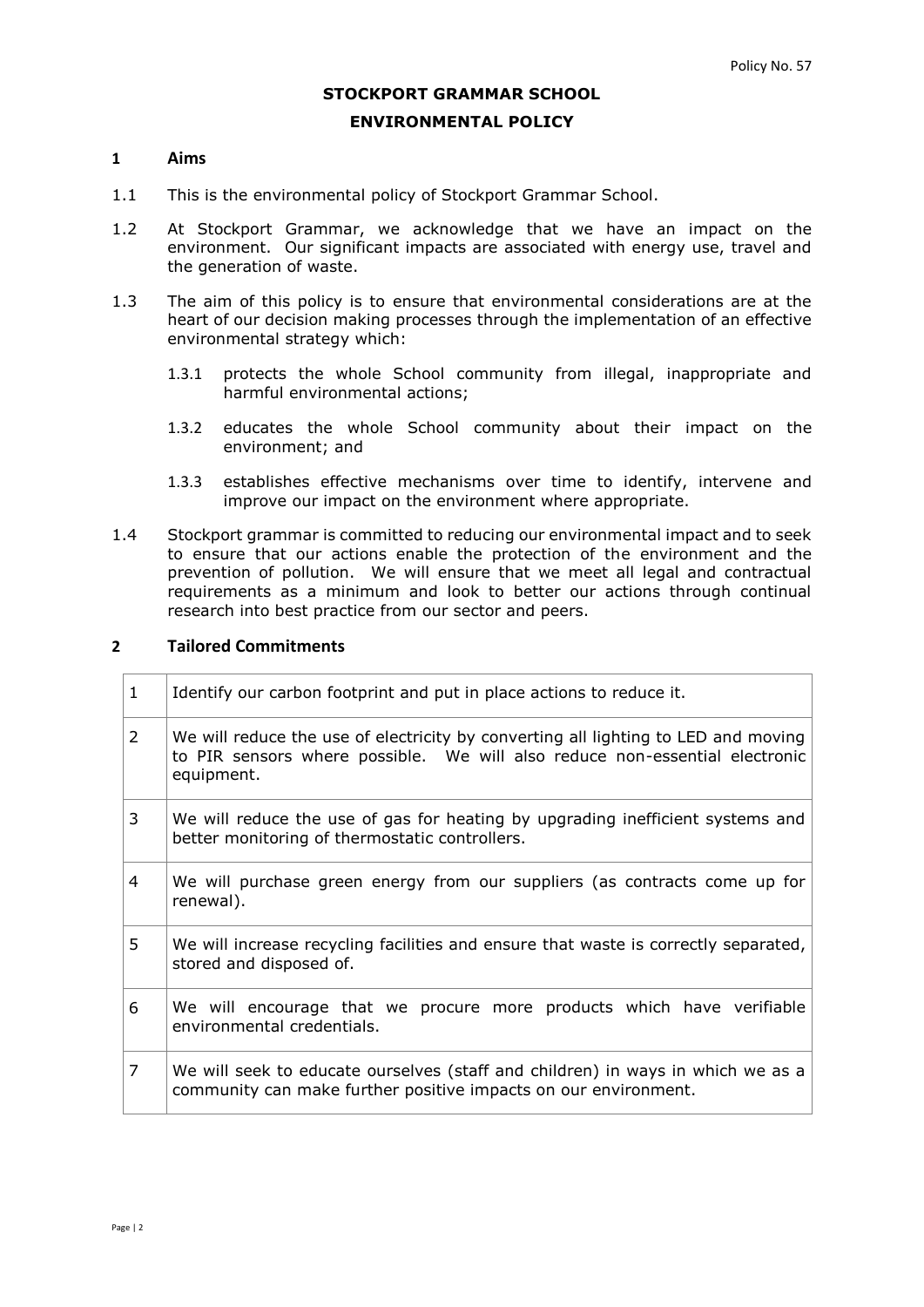## **3 Scope and application**

- 3.1 This policy applies to the whole School including the Early Years Foundation Stage (**EYFS**).
- 3.2 This policy applies to all members of the School community, including staff and volunteers, pupils, parents and visitors; all who have access to the School's facilities.

## **4 Publication and availability**

- 4.1 This policy is published on the School website.
- 4.2 This policy is available in hard copy on request (but only where there is a genuine reason for us to resort to printed media).
- 4.3 A copy of the policy is available for inspection from the Bursary during the School day and is available in electronic format to all staff.
- 4.4 This policy can be made available in large print or other accessible format if required.

### **5 Responsibility statement and allocation of tasks**

- 5.1 The Governors of the school have overall responsibility for all matters which are the subject of this policy.
- 5.2 The Governors are required to ensure that all those with leadership and management responsibilities at the School actively promote the personal responsibility of everyone in our community to focus on our impact on the environment. The adoption of this policy is part of the Governors' response to this duty.
- 5.3 To ensure the efficient discharge of its responsibilities under this policy, the Governors have allocated the following tasks:

| <b>Task</b>                                                                                                                                                                                                                                                        | <b>Allocated to</b>                                                                                                                                           | When / frequency of review            |
|--------------------------------------------------------------------------------------------------------------------------------------------------------------------------------------------------------------------------------------------------------------------|---------------------------------------------------------------------------------------------------------------------------------------------------------------|---------------------------------------|
| Keeping the policy up to<br>date and compliant with the<br>law and best practice                                                                                                                                                                                   | The Bursar                                                                                                                                                    | As required, and at least<br>annually |
| Monitoring the<br>implementation of the<br>policy (including the<br>records of improvements<br>made and data to show<br>effectiveness of current<br>strategy), relevant risk<br>assessments and any<br>action taken in response<br>and evaluating<br>effectiveness | The Headmaster(s) and<br>SMT will focus on teaching<br>and student focussed<br>matters, the Bursar and<br>support function heads will<br>focus on other areas | As required, and at least<br>annually |
| Seeking input from<br>interested groups (such as<br>pupils, staff, Parents) to<br>consider improvements to<br>the School's processes<br>under the policy                                                                                                           | <b>ECO Schools Committee</b><br><b>IC Committee</b><br><b>SMT</b>                                                                                             | As required, and at least<br>annually |